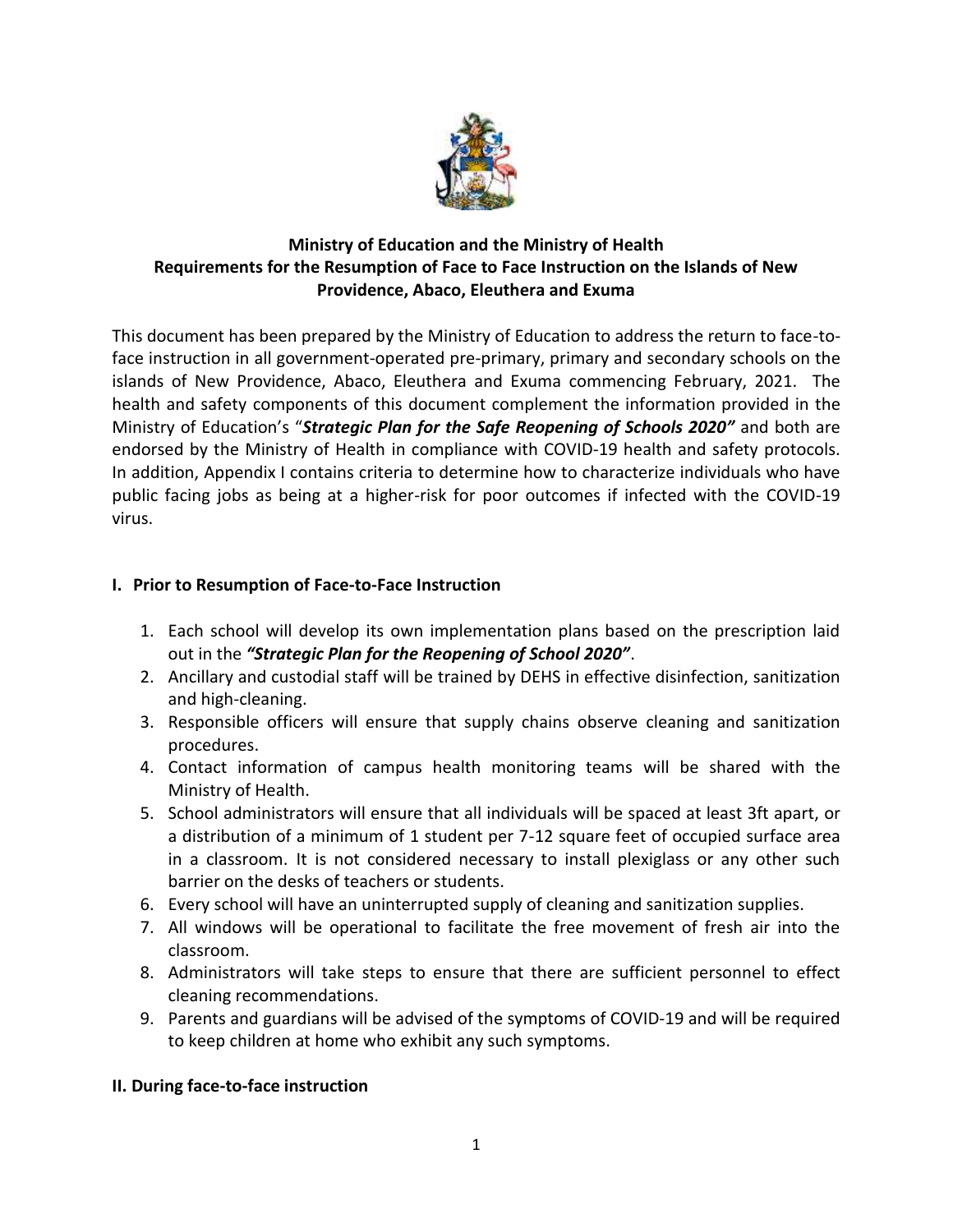- 1. All individuals entering the campus shall adhere to all standard COVID-19 health and safety protocols including:
	- a. Wearing facemasks that properly cover both nose and mouth
	- b. Maintaining the prescribed social distances
	- c. Sanitizing hands frequently using soap and water or hand sanitizer with a minimum 70% alcohol content.
	- d. Following all instructions given by authorized personnel regarding the adherence to the maintenance of the school's protocols.

Failure to comply fully with any of the above will lead to the individual being asked to leave the premises and appropriate sanctions being imposed.

- 2. All measures advanced by the Early Childhood and Daycare Council are supported.
- 3. Face –to-Face (FtF) instructions on aforementioned schools will commence February 2021with not more than fifty percent of the enrolled student population on the school campus at once.
- 4. Food assistance will be provided to as many students demonstrating such need, as resources permit.
- 5. Isolation areas will be identified clearly, appropriately equipped with all members of the school community being made full aware of their locations.
- 6. Each school on New Providence will have an assigned School Health Nurseassigned beginning February 2021. For schools on the Family Islands, arrangements will be made with the health practitioners posted at the nearest government clinic.
- 7. Bus transportation contractors will take appropriate measures to mitigate the spread of infections among students including the following:
	- a. mandatory wearing of masks;
	- b. opened windows;
	- c. spacing of passengers 3 feet apart, if they are not members of the same household;
	- d. sanitization of bus after transporting each group of students; and
	- e. maintenance of a daily log with names of students on bus rides longer than 30 minutes.
- 8. Psycho-Social support for all students and staff will be provided as needed. Guidance counselors will serve as the first point of contact at the school. If additional support is required, guidance counselors will make the necessary arrangements.
- 9. The spread of COVID-19 will be minimized by having teachers move from classroom to classroom as much as possible as opposed to students moving from classroom to classroom.
- 10. Students are to be empowered to become influencers and monitors of common areas where congregation may occur.
- 11. Schools will employ staggered drop-off times and disparate zones to reduce the size of groups of students that come into contact with each other.
- 12. There will be constant monitoring of the adherence to health and safety protocols, including the wearing of masks by students, especially those at the pre-primary and primary levels.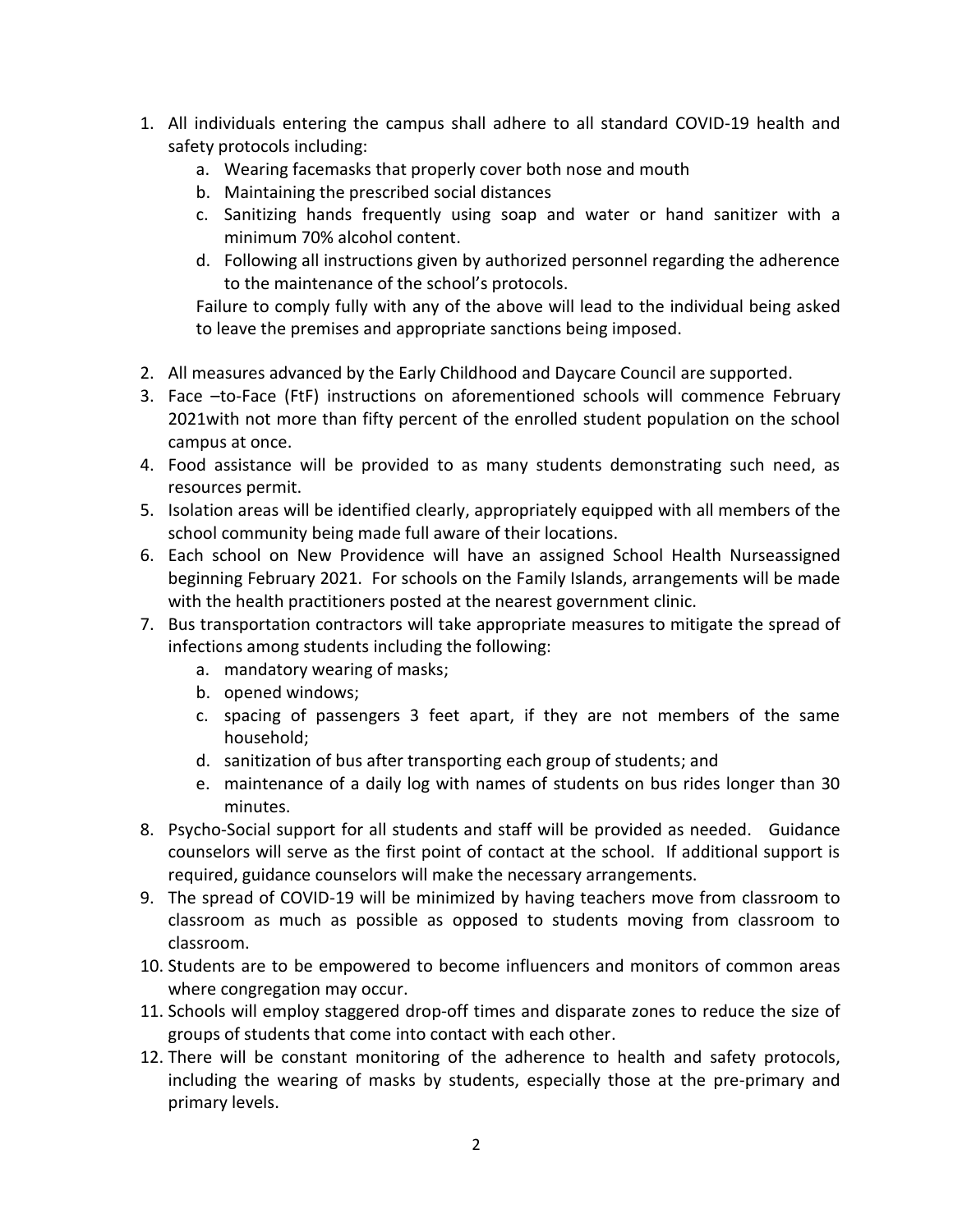### **III. Ongoing Monitoring & Evaluation Indicators**

These parameters may be examined at any point in time during the school year when face-toface schooling has resumed. The principal shall:

- 1. establish clear reporting lines for staff and students who are tested for COVID-19
- 2. identify individuals who can liaise with teachers/ staff / parents, within 24 -48 hours of concerns of a positive case in the school being expressed, to speak about contact tracing processes, answer any concerns they may have and to allay any fears.
- 3. create an electronic logbook of names of individuals that may become symptomatic, with an agreed schedule for sharing same with the Ministry of Health.
- 4. liaise with the Surveillance Unit for isolation, quarantine and assessment measures before issuing instructions to staff and students.
- 5. require teachers to maintain a list of children that usually play together or congregate to aid in contact tracing.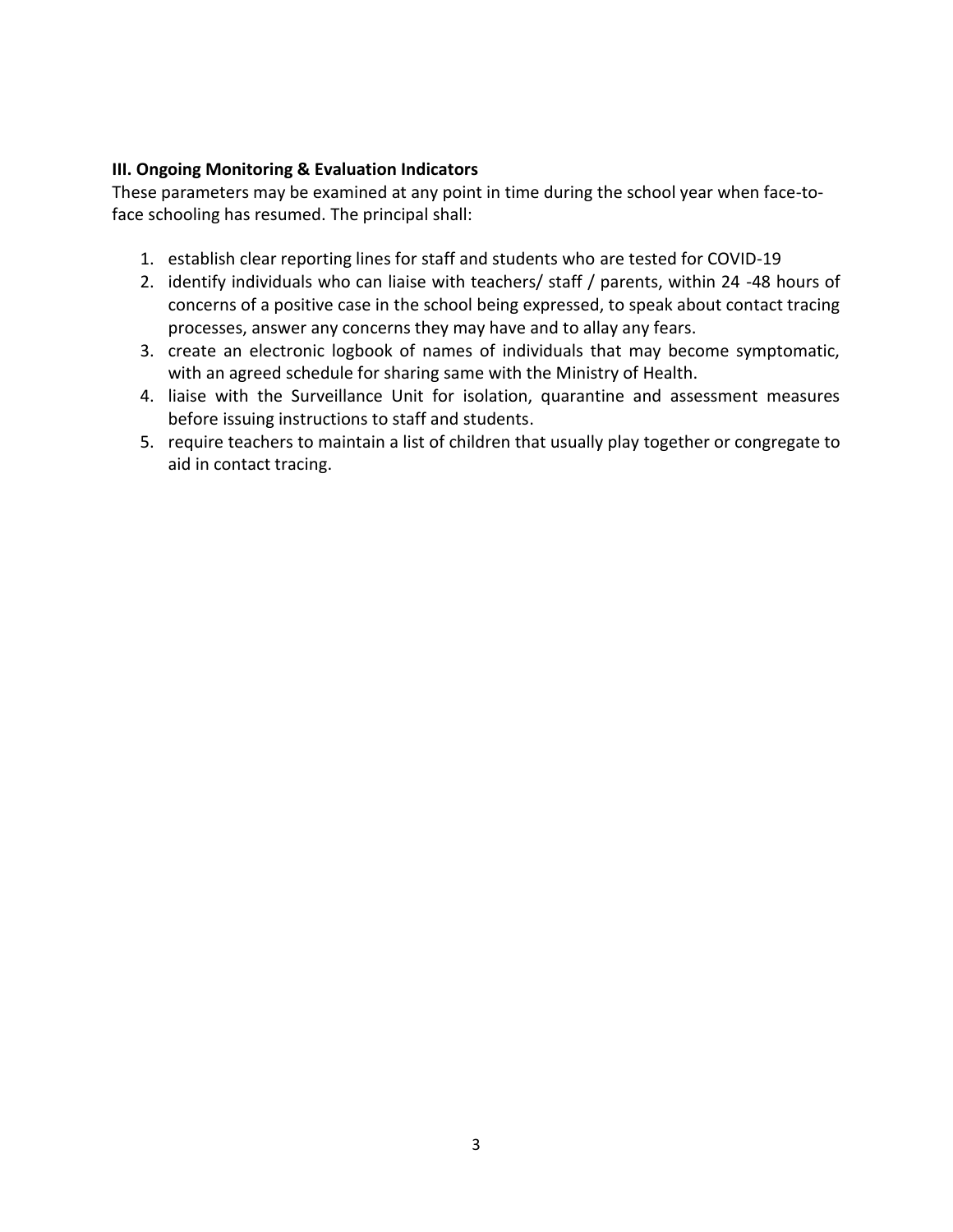#### **Remote Work Policy**

The Department of Education issued a circular dated  $1<sup>st</sup>October$ , 2020 which outlines its policy regarding this matter. Given the Prime Minister's directive that all public officers return to work and the Department of Education's efforts to resume face-to-face instruction in all of its schools, only those staff with extenuating circumstances will be permitted to work remotely. While the decision to determine individuals working remotely resides in the authority of the supervisor, the key factors to be considered in making such determination include:

- 1. The ability of the officer to work remotely
- 2. The "on the ground needs" of the organization; and
- 3. The severity of the circumstances underlying the request to work remotely.

Because students will be on the school campus, will be required to carry out their duties at school, unless otherwise excused by the Principal.This is necessary to further the "conviction that educators, parents, students, young adults and the wider community must share with the government the responsibility for the success of the educational enterprise", after having to deploy less than optimal methods to educate our children.Exceptions to the requirement for Staff to be physically in the classroom or at school will only be made for staff who produces well-documented medical conditions that place them at extreme risk of contracting covid-19 and its potential complications. (See Appendix I).

Requests by staff members wishing to work remotely in order to provide daycare services to a relative will not be accommodated. Accordingly, staff areexpected to make necessary daycare arrangements for their child/childrenor relatives independent of the workplace.

#### **Physical Plant Matters**

Generally, schools in New Providence, Abaco, Eleuthera and Exuma are able to facilitate Faceto-Face instruction. Where major repairs are being undertaken, appropriate arrangements will be made to ensure that students and staff are safe. In a few instances, school re-opening for face-to-face instruction will be delayed.

#### **Internet access**

Arrangements have been made to ensure that all schools in New Providence have reliable internet access. Issues related to a bandwidth capacity on the school campus will be addressed.

#### **Daily operation of schools during Face-to-Face Instruction**

Because the Ministry of Health has mandated that schools on the listed islands accommodate not more than 50 percent of its enrolment on the campus at any one time, most schools will have to engage a hybrid modality of instruction. Each school will develop its plan for how students will be accommodated, and this information will be shared with parents and students so that they can act accordingly.